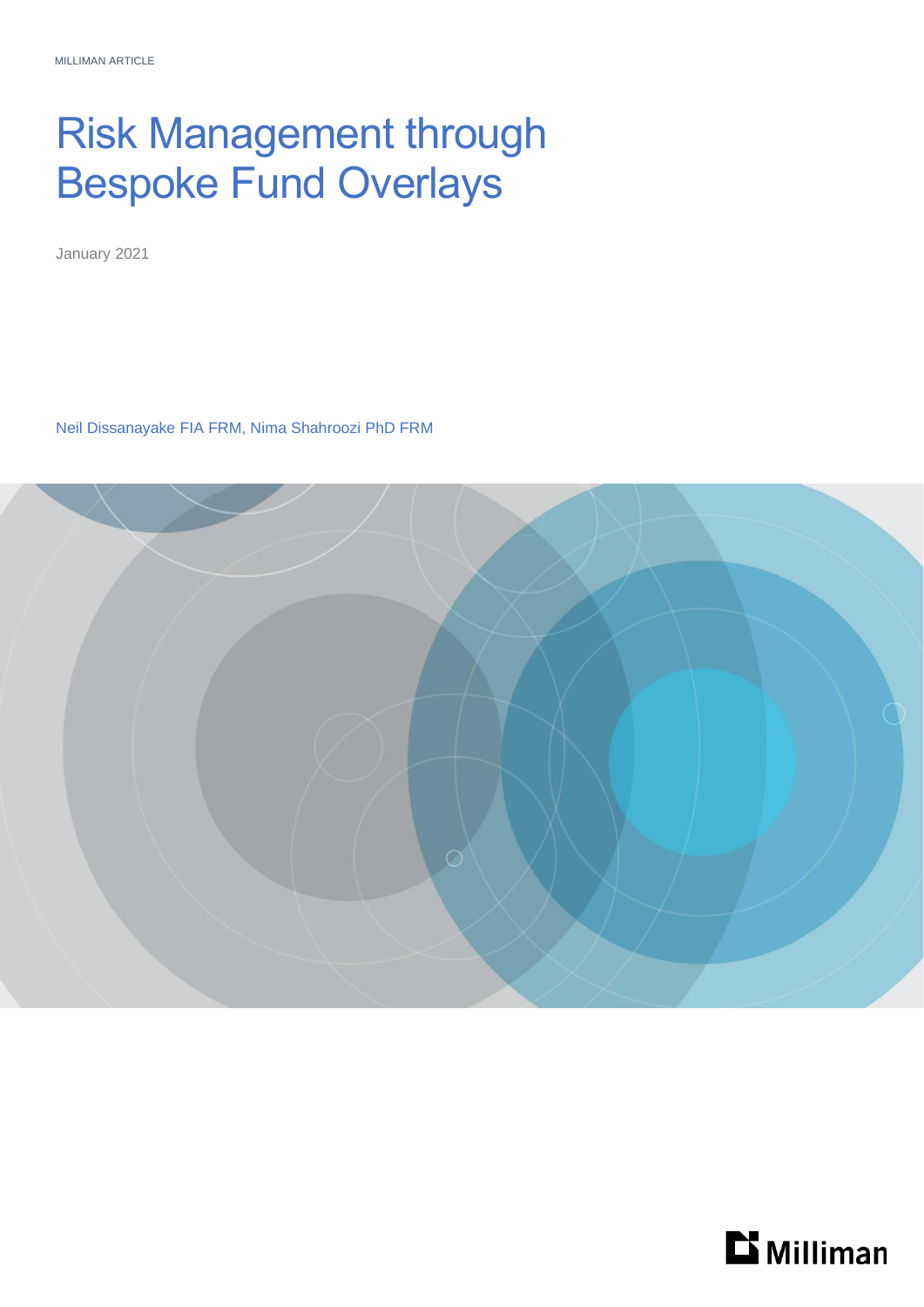The markets begin 2021 cautiously optimistic with most equity indices continuing the rally in prices since the lows of end October, but with some market dips materialising over the past few days. Volatility of price movements for most indices – a key measure of prevailing market risk – has continued to fall. However, implied volatility – i.e. the price of buying protection on the equity markets – actually increased and remains elevated in comparison to pre-pandemic levels, implying that investors are still concerned about near-term risk in the future.

Despite the welcome optimism in the markets, we are still in the midst of the pandemic crisis, and so to many, asset valuations do currently feel at least a little detached from economic reality. Even for those with only short memories, the market volatility from last year is likely to be one of a number of risks and concerns that are still fresh in people's minds.

From the perspective of pension scheme members, such concerns could play out in terms of decisions that could lead to a lower quality of life. For those approaching retirement, there are concerns over renewed market volatility and whether that could mean pension pots fall short of being able to provide a reasonable enough income, and as a result could lead to them consider delaying retirement. For those at or in the early stages of retirement, concerns over renewed market volatility could lead to them withdrawing less income than they would like. Therefore foregoing enjoyment during their more active years of retirement.

Having a specific protection mechanism in place can provide additional reassurance. Furthermore, it can demonstrate that the pension scheme is taking concrete action to address such risk and the resulting concerns. The concept of a bespoke fund overlay is one such example mechanism, and we now talk through what this entails.

## What is a "bespoke fund overlay"?

Defined Contribution ("DC") pension funds in the UK often implement an investment strategy through a range of funds to allow for a diversified mix of asset classes. Pension scheme administrators – using either their own investment platform, or a specialist external one – will manage a member's allocation to each of these asset classes in line with the scheme's agreed asset allocation model (sometimes a "life-styling" strategy), with these funds then being housed for the member on the relevant investment platform.

The more advanced DC investment platforms have the ability to create "bespoke wrap-around funds" – i.e. a bespoke fund investing in a combination of the original underlying fund and cash. The cash can be used to back a derivatives contract, such as a future on the same benchmark index as the underlying fund. In this simple example, we assume this future "overlays" the original fund exposure on to the cash. Therefore from an investment perspective, the member experiences the same fund return before – less the operational expense of the overlay, and any difference in returns between future and index fund (i.e. "basis risk").



To fit this bespoke fund overlay approach within an existing life-styling strategy, the pension scheme administrator simply has to point towards the new "bespoke wrap-around fund" instead of the existing underlying fund. This could be for all members, or potentially a defined cohort, where more appropriate.

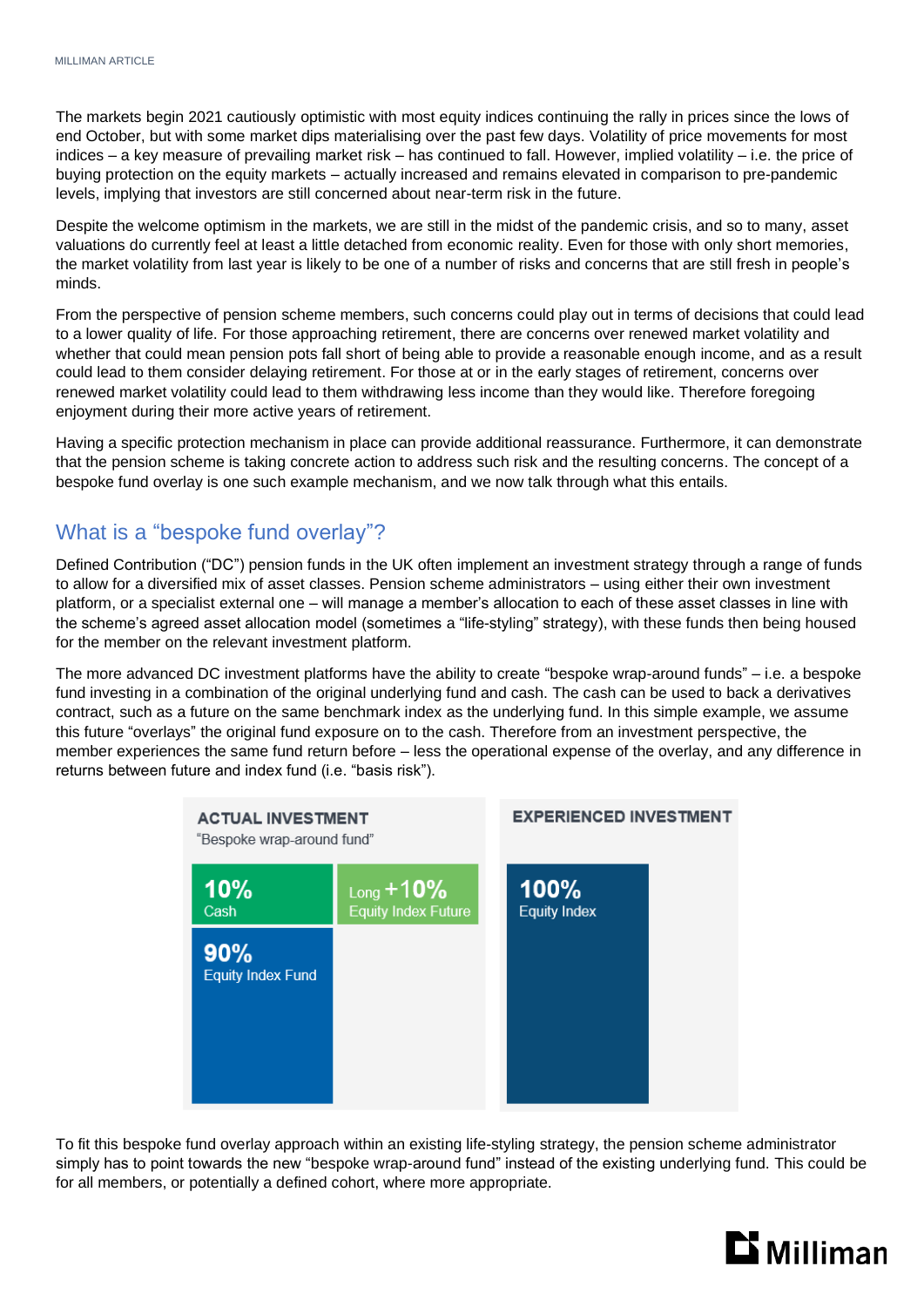This may seem like a rather complex way to deliver the same (or similar) equity exposure. However, the key advantage to using cash and futures in this manner, is that it also gives you the ability to modify the exposure of the entire fund. We now talk through how this could be applied beneficially to manage risk for scheme members.

#### Using a bespoke fund overlay to apply risk management

This approach is already used in the wider market (outside of the DC pension market) to apply dynamic risk management to an investment fund. As an example, a dynamically risk managed fund will have an indicator of prevailing market risk. This may indicate that increased risk (i.e. market volatility) is on the horizon, and so it is preferable to reduce exposure to equities in the underlying fund. This can be executed through a short futures position on the underlying equity fund's benchmark index (or one that represents the underlying equity fund exposure). The futures position requires cash to support margin requirements, and this is made available from the overlay – illustrated as follows.



*Please note that the % numbers shown are simply an illustrative example only*

Thinking back to the market volatility of Q1 last year, we see that on 5 March 2020 measures of risk, such as shortterm volatility and recent market falls, were already indicating increased risk was on the horizon. If a short futures position had been put in place on this date (and actively managed thereafter), then it could have helped reduce the exposure to the subsequent market falls over the rest of the quarter – i.e. following the green line instead of the blue line in the graph below. This could have helped to stabilise a members' pension pot during this extremely volatile period.



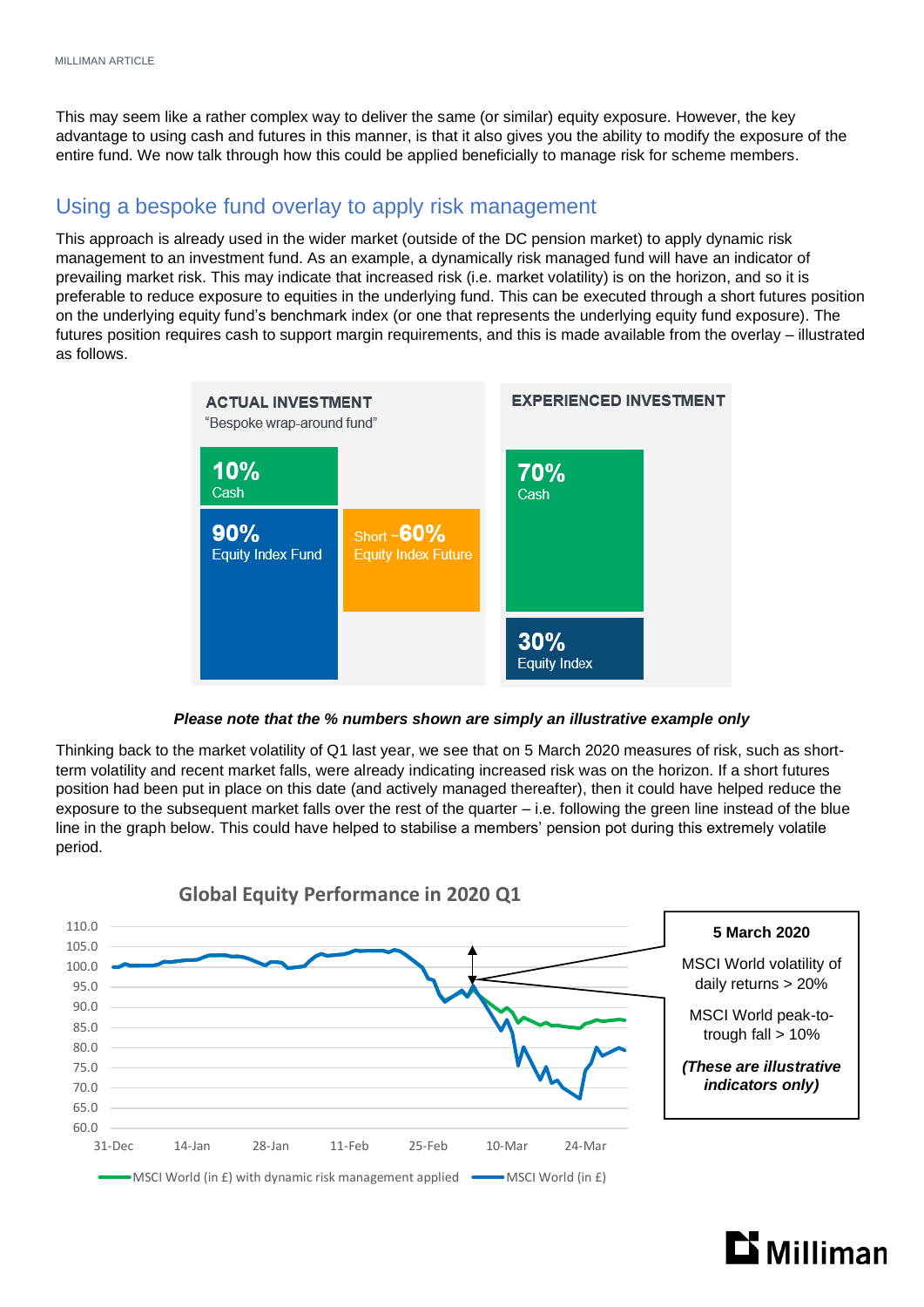FUND IS HEDGED TO GBP STERLING. THE "DYNAMIC RISK MANAGEMENT APPLIED STATEGY" RESULTS ARE BASED ON SIMULATED OR HYPOTHETICAL PERFORMANCE RESULTS HAVE CERTAIN INHERENT LIMITATIONS. UNLIKE THE RESULTS SHOWN IN AN ACTUAL PERFORMANCE RECORD, THESE RESULTS DO NOT REPRESENT ACTUAL TRADING. ALSO, BECAUSE THESE TRADES HAVE NOT ACTUALLY BEEN EXECUTED, THESE RESULTS MAY HAVE UNDER-OR OVER-COMPENSATED FOR THE IMPACT, IF ANY, OF CERTAIN MARKET FACTORS, SUCH AS LACK OF LIQUIDITY. SIMULATED OR HYPOTHETICAL TRADING PROGRAMS IN GENERAL ARE ALSO SUBJECT TO THE FACT THAT THEY ARE DESIGNED WITH THE BENEFIT OF HINDSIGHT. NO REPRESENTATION IS BEING MADE THAT ANY ACCOUNT WILL OR IS LIKELY TO ACHIEVE PROFITS OR LOSSES SIMILAR TO THESE BEING SHOWN. MILLIMAN DOES NOT MANAGED THE UNDERLYING FUND. Other results shown are historical, for informational purposes only, not reflective of any investment, and do not guarantee future results. Any reference to a market index is included for illustrative purposes only, as it is not possible to directly invest in an index. Indices are unmanaged, hypothetical vehicles that serve as market indicators and do not account for the deduction of management fees or transaction costs generally associated with investable products, which otherwise have the effect of reducing the results of an actual investment portfolio.

As market risk subsides the short equity index future position is gradually reduced. Once calm fully returns to the market, the dynamic risk managed fund could then revert to a position similar to the first diagram, with 100% exposure to the underlying index.

### Practical implementation

One common question asked is whether there are additional risks to consider with the use of derivatives. The first main distinction to make is between over-the-counter ("OTC") and exchange-traded derivatives. OTC derivatives involve a bilateral agreement with another counterparty. There is the risk that the counterparty fails to pay you in times of market stress. This can be mitigated through exchanging collateral. However, it is generally preferred not to be exposed significantly to a single bank in times of extreme market stress.

Exchange-traded derivatives instead expose you to the exchange (i.e. the clearing members that make up the entire market) and so greatly reduce counterparty risk. They are instruments that are in effect cash-settled at the end of each day. Exchange-traded is often a cheaper way to trade derivatives. For futures markets on the key benchmark indices, trading volumes often increase during times of market volatility. Institutional investors such as insurance companies have been able to trade large volumes of futures during the market crisis events of recent history, indicating that the market liquidity for these instruments remains robust when needed most.

The other key aspect to consider is the added cost of managing a derivatives position, for which there are several operational components. These include a specialist trading infrastructure that enables round-the-clock monitoring of market risk, supported by derivatives traders that are able to respond rapidly to rebalance risk positions if market risk does materialise, ensuring that risk management is applied at the time when it is most beneficial. There is also the infrastructure that supports the specifics of electronic trading of derivatives, as well as all the operational framework needed to manage the collateralisation of these derivatives. A large-scale specialist derivatives manager that already has such infrastructure in place, can leverage economies of scale to keep such operational costs to a minimum.

Finally, if both funds with and without the overlay are available on the same investment platform, it may be straightforward for the pension scheme administrator to offer members the choice to switch out of the overlay. While members of retirement age are likely to value the additional peace of mind that comes from having such a risk management mechanism in place, they may also value the flexibility to opt-out if they so choose.

#### **Summary**

Bespoke fund overlays can allow the flexibility to be able to provide beneficial risk management to its members. When markets are calm, a bespoke fund overlay can provide similar performance to a fund without an overlay. When market risk starts to surface, a bespoke fund overlay allows you to quickly apply risk management, to help reduce exposure to the worst of a market downturn.

Having such an explicit risk management mechanism in place, could be particularly reassuring to pension scheme members who are taking income in retirement, as well as those in the lead up to retirement too. They are likely to value the additional "safety net" this mechanism could bring. Therefore giving additional reassurance to allay potential concerns about their investments, and so help to avoid taking decisions that may be detrimental to their enjoyment and wellbeing in retirement.